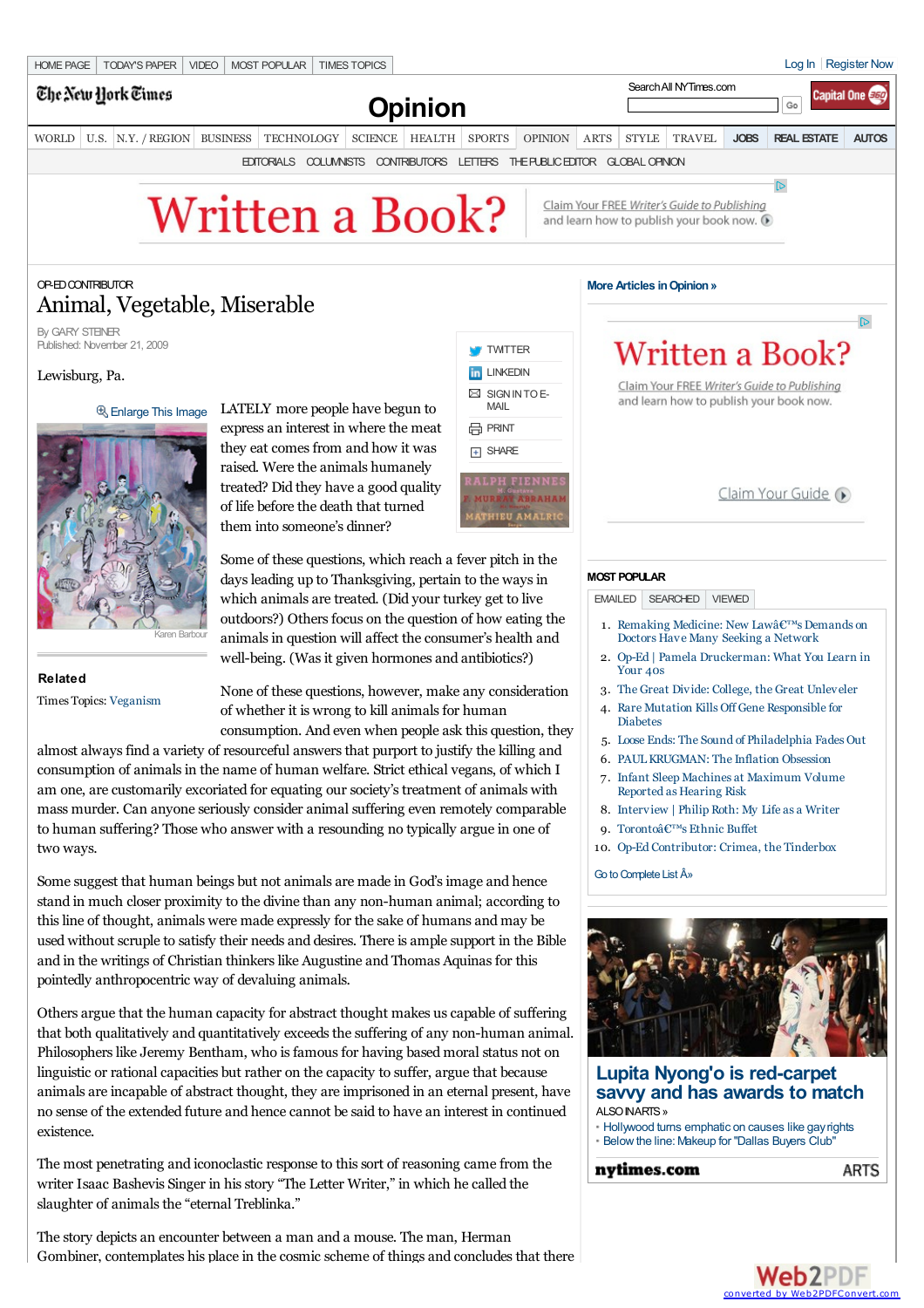is an essential connection between his own existence as "a child of God" and the "holy creature" scuffling about on the floor in front of him.

 $G_{\rm eff}$  contemplates his place in the cosmic scheme of things and concludesthat the concludest there are concluded there are concluded the cosmic scheme of things and concludest the cosmic scheme of things and concludest

Surely, he reflects, the mouse has some capacity for thought; Gombiner even thinks that the mouse hasthe capacity to share love and gratitude with him. Not merely a meansfor the satisfaction of human desires, nor a mere nuisance to be exterminated, this tiny creature possessesthe same dignity that any conscious being possesses. In the face of that inherent dignity, Gombiner concludes, the human practice of delivering animals to the table in the form of food is abhorrent and inexcusable.

Many of the people who denounce the ways in which we treat animals in the course of raising them for human consumption never stop to think about this profound contradiction. Instead, they make impassioned callsfor more "humanely" raised meat. Many people soothe their consciences by purchasing only free-range fowl and eggs, blissfully ignorant that "free range" has very little if any practical significance. Chickens may be labeled free-range even if they've never been outside or seen a speck of daylight in their entire lives. And that Thanksgiving turkey? Even if it israised "free range," it still lives a life of pain and confinement that ends with the butcher's knife.

How can intelligent people who purport to be deeply concerned with animal welfare and respectful of life turn a blind eye to such practices? And how can people continue to eat meat when they become aware that nearly 53 billion land animals are slaughtered every year for human consumption? The simple answer isthat most people just don't care about the lives or fortunes of animals. If they did care, they would learn as much as possible about the waysin which our society systematically abuses animals, and they would make what is at once a very simple and a very difficult choice: to forswear the consumption of animal products of all kinds.

The easy part of this consists in seeing clearly what ethics requires and then just plain doing it. The difficult part: You just haven't lived until you've tried to function as a strict vegan in a meat-crazed society.

What were once the most straightforward activities become a constant ordeal. You might think that it's as simple as just removing meat, eggs and dairy products from your diet, but it goes a lot deeper than that.

To be a really strict vegan is to strive to avoid all animal products, and this includes materials like leather, silk and wool, as well as a panoply of cosmetics and medications. The more you dig, the more you learn about products you would never stop to think might contain or involve animal products in their production  $-$  like wine and beer (isinglass, a kind of gelatin derived from fish bladders, is often used to "fine," or purify, these beverages), refined sugar (bone char issometimes used to bleach it) or Band-Aids (animal productsin the adhesive). Just last week I wastold that those little comfort strips on most razor bladescontain animal fat.

To go down this road is to stare headlong into an abyss that, to paraphrase Nietzsche, will ultimately stare back at you.

The challenges faced by a vegan don't end with the nuts and bolts of material existence. You face quite a few social difficulties as well, perhaps the chief one being how one should feel about spending time with people who are not vegans.

Is it O.K. to eat dinner with people who are eating meat? What do you say when a dining companion says, "I'm really a vegetarian — I don't eat red meat at home." (I've heard it lots of times, always without any prompting from me.) What do you do when someone starts to grill you (so to speak) about your vegan ethics during dinner? (Wise vegans always defer until food isn't around.) Or when someone starts to lodge accusations to the effect that you consider yourself morally superior to others, or that it is ridiculous to worry so much about animals when there is so much human suffering in the world? (Smile politely and ask them to passthe seitan.)

Let me be candid: By and large, meat-eaters are a self-righteous bunch. The number of vegans I know personally is ... five. And I have been a vegan for almost 15 years, having been a vegetarian for almost 15 before that.